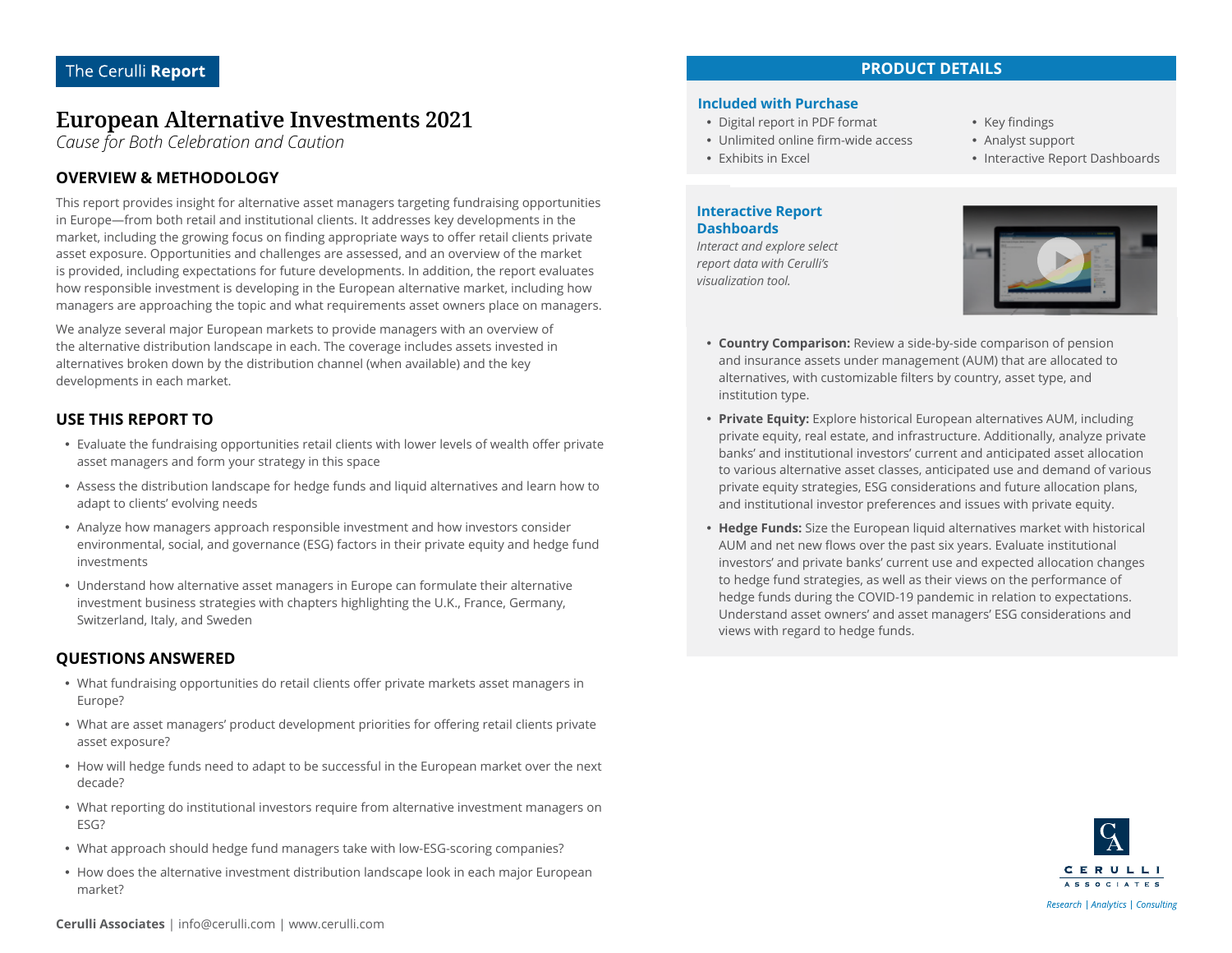#### **Exhibit 1.03**

## **Private Banks: Priorities For Private Equity Business Over the Next 12 Months by Location, 2021**

**Source:** Cerulli Associates

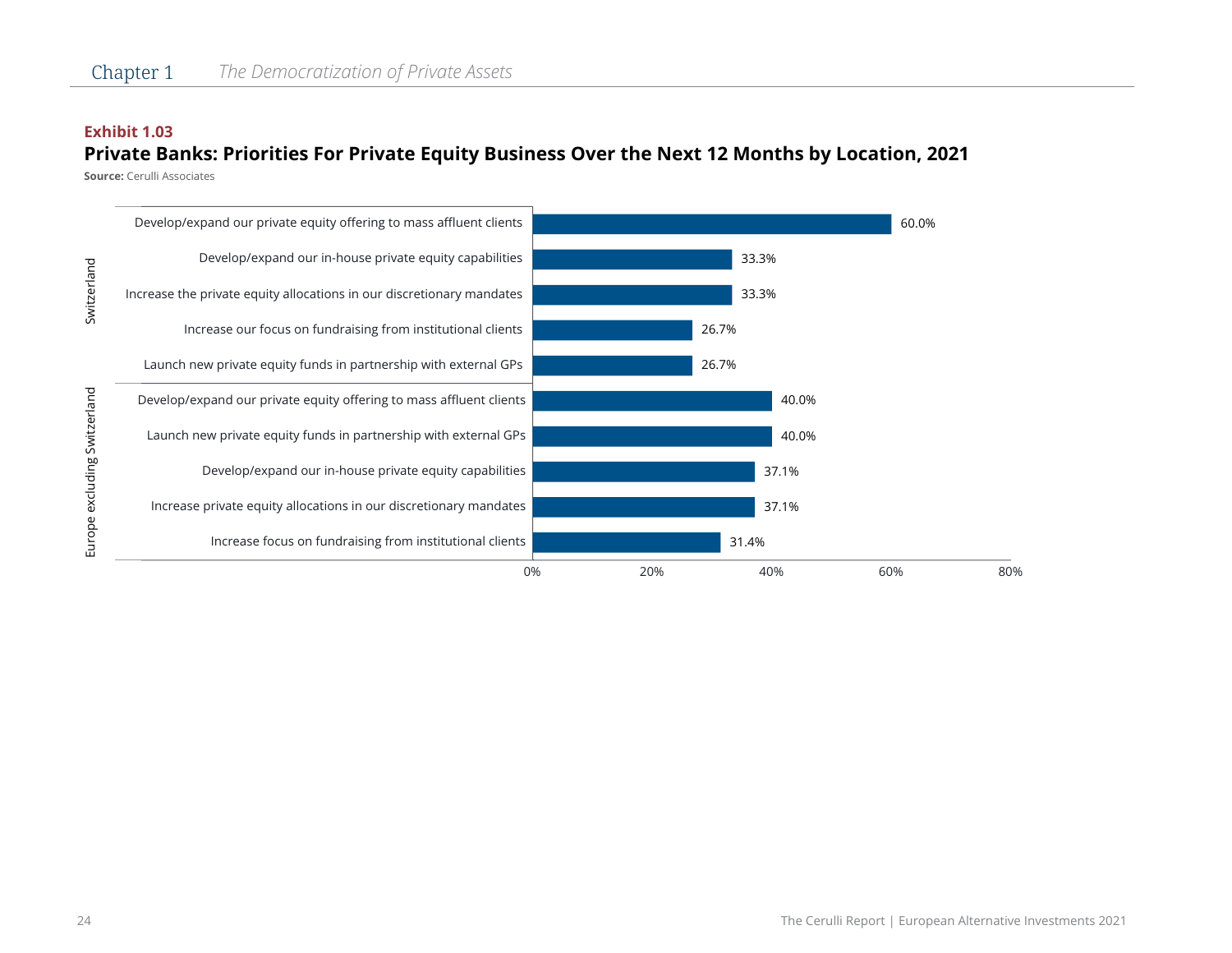# Table of Contents: Expanded **and in the indicated exhibit Expanded exhibit Expanded**



|                          | Private Banks: Main Barriers to Further Increasing Private Equity Allocations for Discretionary Mandates, 2021  15<br>Asset Managers: Clients That Will Be Prioritized for Hedge Fund Distribution in Europe Over the Next One to Three Years, 2021 16<br>Hedge Funds' Reasons for Incorporating Responsible Investment Into the Investment Decision-Making Process, 2019-2020 18                                                                                                                                        |
|--------------------------|--------------------------------------------------------------------------------------------------------------------------------------------------------------------------------------------------------------------------------------------------------------------------------------------------------------------------------------------------------------------------------------------------------------------------------------------------------------------------------------------------------------------------|
|                          |                                                                                                                                                                                                                                                                                                                                                                                                                                                                                                                          |
|                          |                                                                                                                                                                                                                                                                                                                                                                                                                                                                                                                          |
| $\bf \Phi$<br>$\bf \Phi$ | Exhibit 1.03. Private Banks: Priorities For Private Equity Business Over the Next 12 Months by Location, 2021 24<br>Exhibit 1.04. Private Banks: Current and Anticipated Allocations to Alternative Asset Classes Within Discretionary Mandates, 2021 25<br>Exhibit 1.05. Private Banks: Main Barriers to Further Increasing Private Equity Allocations for Discretionary Mandates, 2021  26<br>Exhibit 1.06. Private Banks: Demand for Private Equity Strategies and Method of Accessing These Strategies Over the Next |
|                          |                                                                                                                                                                                                                                                                                                                                                                                                                                                                                                                          |
| $\bf \Phi$<br>$\bullet$  | Exhibit 1.13. Private Banks: Preferred Approach for Accessing Private Equity Investments in Discretionary and Advisory                                                                                                                                                                                                                                                                                                                                                                                                   |
|                          |                                                                                                                                                                                                                                                                                                                                                                                                                                                                                                                          |
| $\bf \Phi$               | Exhibit 2.02. Institutional Investors: Performance of Hedge Funds in Relation to Expectations With Respect to Selected Criteria                                                                                                                                                                                                                                                                                                                                                                                          |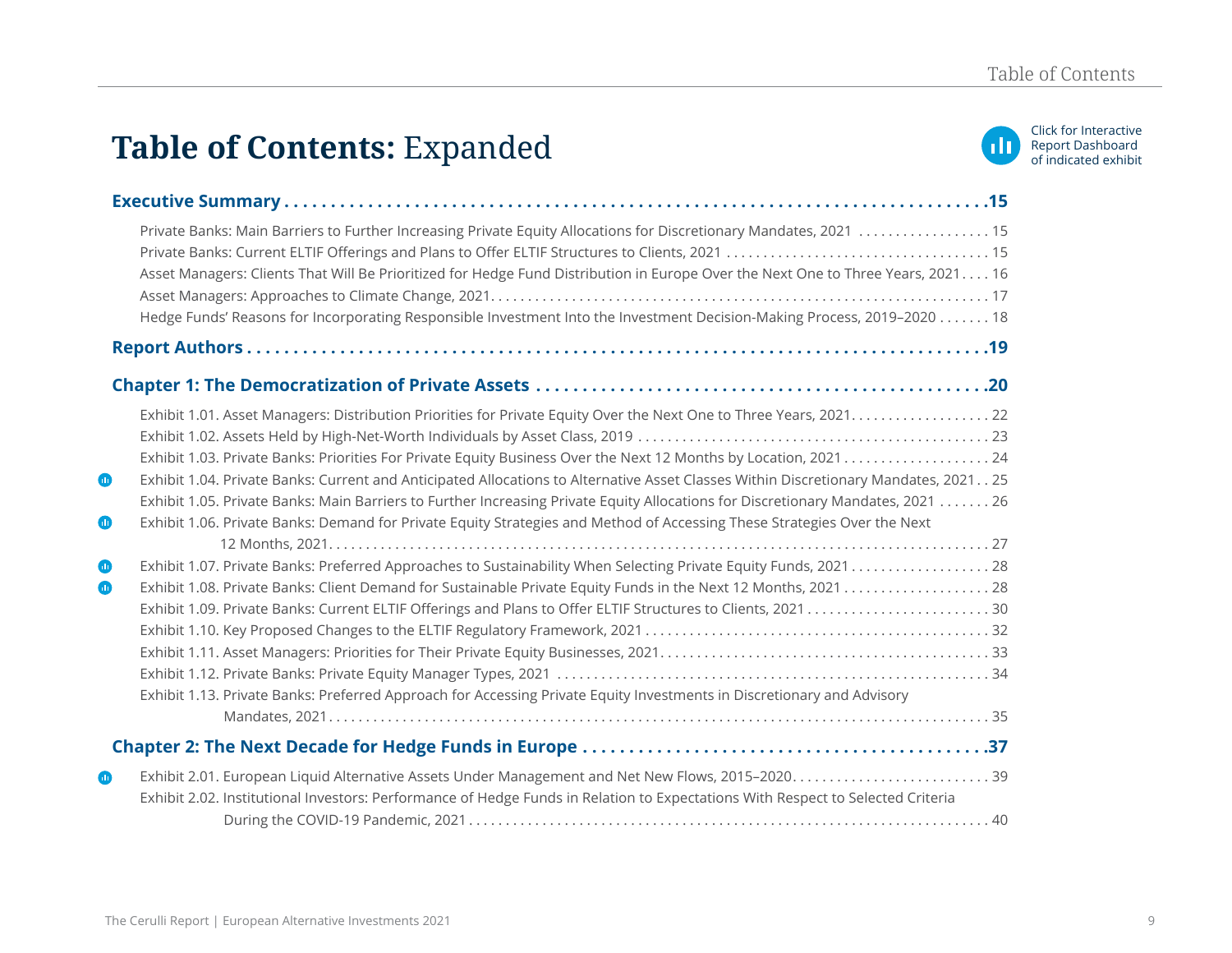# Table of Contents

|            | Exhibit 2.04. Asset Managers: Hedge Fund Strategies That Will Be Prioritized in Product Development and Marketing Initiatives |
|------------|-------------------------------------------------------------------------------------------------------------------------------|
|            |                                                                                                                               |
|            | Exhibit 2.05. Asset Managers: Clients That Will Be Prioritized for Hedge Fund Distribution in Europe Over the Next One to     |
|            |                                                                                                                               |
| ▥          | Exhibit 2.06. Institutional Investors: Use of Hedge Fund Strategies and Planned Changes to Allocations Over the Next          |
|            |                                                                                                                               |
|            | Exhibit 2.07. Institutional Investors: Expected Changes When Investing in Hedge Funds Over the Next 24 Months, 2021 44        |
| $\bf \Phi$ | Exhibit 2.08. Private Banks: Expected Changes in Allocations to Hedge Fund Strategies Over the Next 12 Months, 2021. 45       |
|            | Exhibit 2.09. Private Banks: Perception of Different Client Types' Demand for Hedge Funds Over the Next 12-24 Months, 2021 46 |
|            | Exhibit 2.10. Private Banks: Preferred Approaches When Accessing Hedge Fund Investments, 2021 47                              |
|            |                                                                                                                               |
|            |                                                                                                                               |
|            | Exhibit 2.13. European Liquid Alternative Fund Assets Under Management by Fund Size and ESG Rating, 2015-2020 49              |
|            | Exhibit 2.14. Asset Managers: Most Important Approaches When Distributing Hedge Funds Over the Next 24 Months, 2021 50        |
|            |                                                                                                                               |
|            | Exhibit 3.01. Asset Managers: Planned ESG Integration Enhancements Over the Next 12-24 Months 53                              |
| ▥          | Exhibit 3.02. Proportion of Asset Owners With a Policy That Prevents Investment With Fund Managers That Fail to Meet          |
|            |                                                                                                                               |
|            | Exhibit 3.03. Institutional Investors: Importance of Selected Factors When Conducting ESG Due Diligence on Private Equity     |
|            |                                                                                                                               |
|            | Exhibit 3.04. Institutional Investors: Reporting Requirements From Private Equity Managers on ESG Issues, 202156              |
|            |                                                                                                                               |
|            | Exhibit 3.06. Institutional Investors: Allocations to Private Equity Impact Funds Over the Next 12-24 Months, 2021 58         |
|            | Exhibit 3.07. Institutional Investors: Approaches to Addressing Climate Risks When Working with External Private Equity       |
|            |                                                                                                                               |
|            |                                                                                                                               |
|            | Exhibit 3.09. Asset Managers: Methods Used to Engage With Portfolio Firms' Management on ESG Issues, 2021  60                 |
|            | Exhibit 3.10. Institutional Investors: Views on Whether Responsible Investment Is Applicable to Hedge Fund Strategies With    |
|            |                                                                                                                               |
|            | Exhibit 3.11. Institutional Investors: Responsible Investment Approaches Used When Investing in Hedge Funds, 2021 61          |
| ◍          | Exhibit 3.12. Hedge Funds' Reasons for Incorporating Responsible Investment Into the Investment Decision-Making               |
|            |                                                                                                                               |
|            |                                                                                                                               |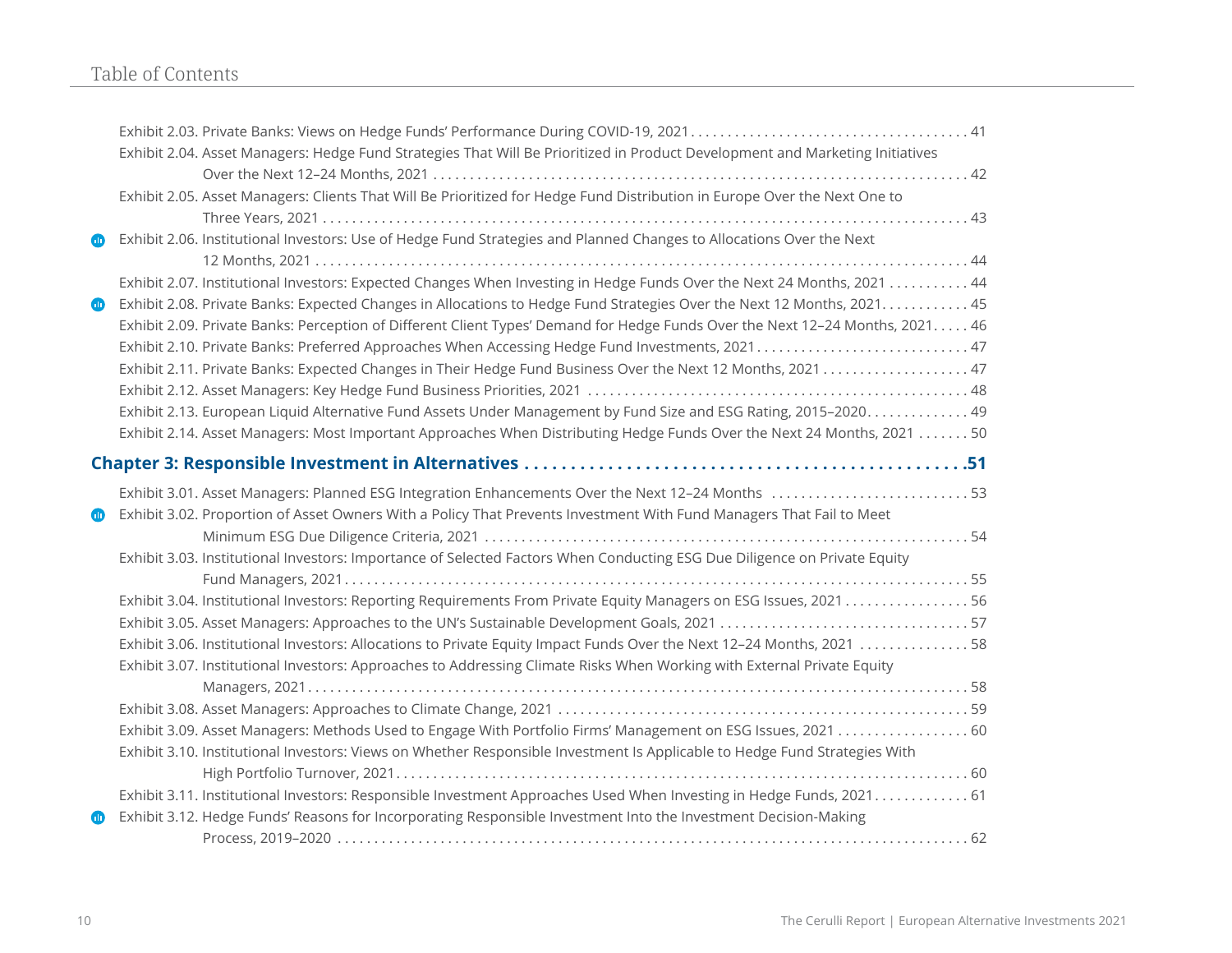|                      | Exhibit 3.15. Institutional Investors: Views on What Actions Hedge Fund Managers Should Be Able to Take With Low                                                                                                                                                |
|----------------------|-----------------------------------------------------------------------------------------------------------------------------------------------------------------------------------------------------------------------------------------------------------------|
| ▥                    | Exhibit 3.16. Asset Managers: Approaches to Low ESG-Scoring Companies Across Hedge Fund Strategies, 2021  66                                                                                                                                                    |
|                      |                                                                                                                                                                                                                                                                 |
| Φ<br>$\bf \Phi$<br>⋒ | Exhibit 4.01. Institutional Investors: Current Allocations to Alternatives and Expected Changes in the Next 12-24 Months, 2021 69                                                                                                                               |
|                      |                                                                                                                                                                                                                                                                 |
| Œ<br>Œ<br>◍<br>▥     | Exhibit 5.04. Overview of the UK's Retail Investment Sector and UK Private Banks' Average Allocations to Alternatives, 2021. 81<br>Exhibit 5.05. UK Institutional Investors' Current Use of Private Equity Strategies, Planned Changes Over the Next 12 Months, |
|                      |                                                                                                                                                                                                                                                                 |
| ⋒<br>▥               | Exhibit 6.02. French Institutional Investors' Current Use of Private Equity Strategies, Planned Changes Over the Next 12 Months,                                                                                                                                |
|                      |                                                                                                                                                                                                                                                                 |
| ▥<br>▥<br>⋒          | Exhibit 7.05. German Institutional Investors' Current Use of Private Equity Strategies, Planned Changes Over the Next 12 Months,                                                                                                                                |
|                      |                                                                                                                                                                                                                                                                 |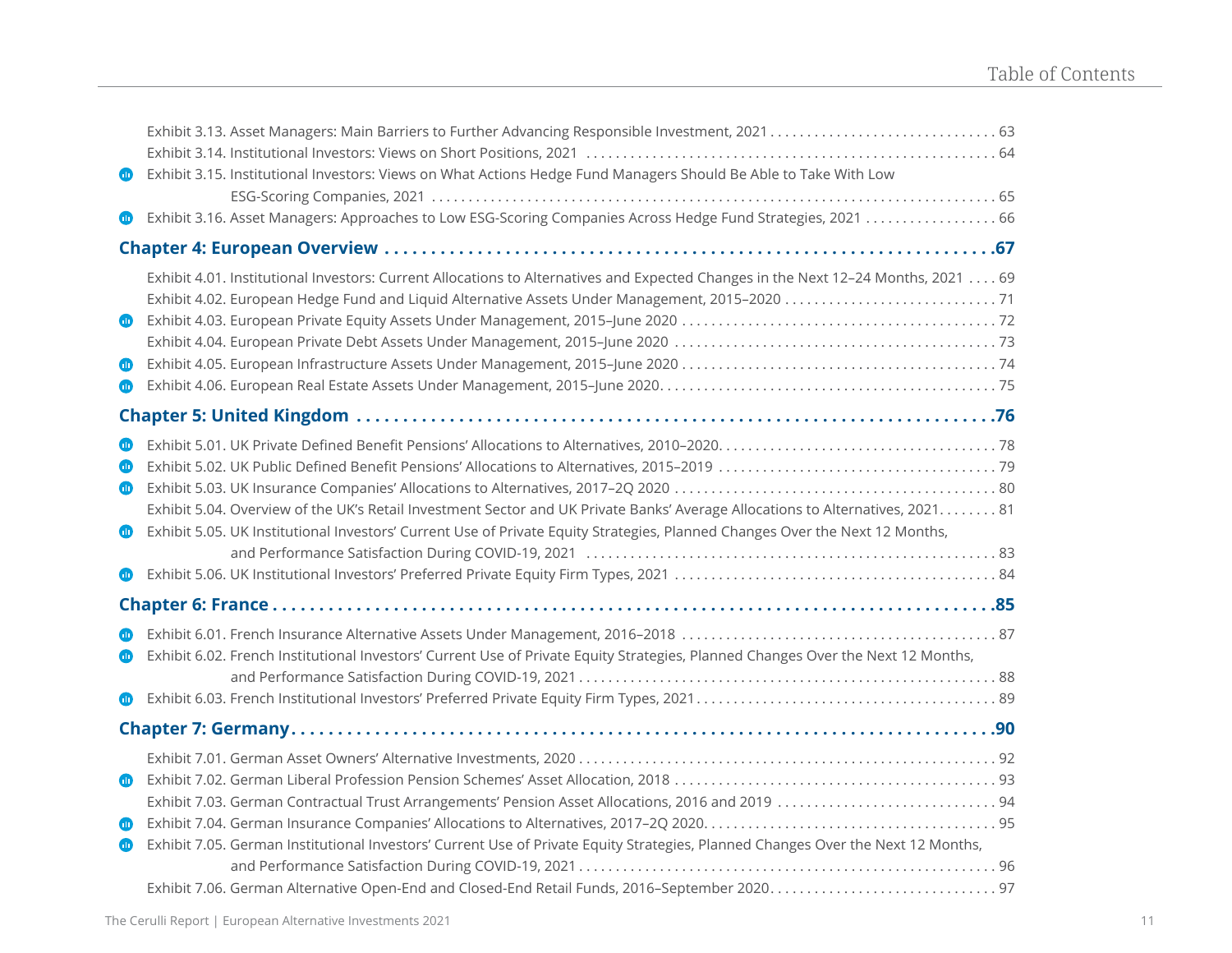| $\bullet$<br>$\blacksquare$                                     | Exhibit 8.02. Swiss Occupational Pensions' Alternative Portfolio Composition by Private Law and Public Law Pensions, 2015-2019 102<br>Exhibit 8.05. Swiss Institutional Investors' Current Use of Private Equity Strategies, Planned Changes Over the Next 12 Months,<br>Exhibit 8.06. Swiss Private Banks' Expected Changes to Recommended Strategic Allocations for Alternative Asset |  |
|-----------------------------------------------------------------|-----------------------------------------------------------------------------------------------------------------------------------------------------------------------------------------------------------------------------------------------------------------------------------------------------------------------------------------------------------------------------------------|--|
|                                                                 |                                                                                                                                                                                                                                                                                                                                                                                         |  |
|                                                                 |                                                                                                                                                                                                                                                                                                                                                                                         |  |
| Œ<br>$\blacksquare$<br>$\bullet$<br>$\blacksquare$<br>$\bullet$ | Exhibit 9.04. Italian Institutional Investors' Current Use of Private Equity Strategies, Planned Changes Over the Next 12 Months,                                                                                                                                                                                                                                                       |  |
|                                                                 |                                                                                                                                                                                                                                                                                                                                                                                         |  |
| $\bullet$<br>$\bullet$<br>$\blacksquare$                        | Exhibit 10.03. Swedish Institutional Investors' Current Use of Private Equity Strategies and Planned Changes Over the                                                                                                                                                                                                                                                                   |  |
| $\blacksquare$                                                  |                                                                                                                                                                                                                                                                                                                                                                                         |  |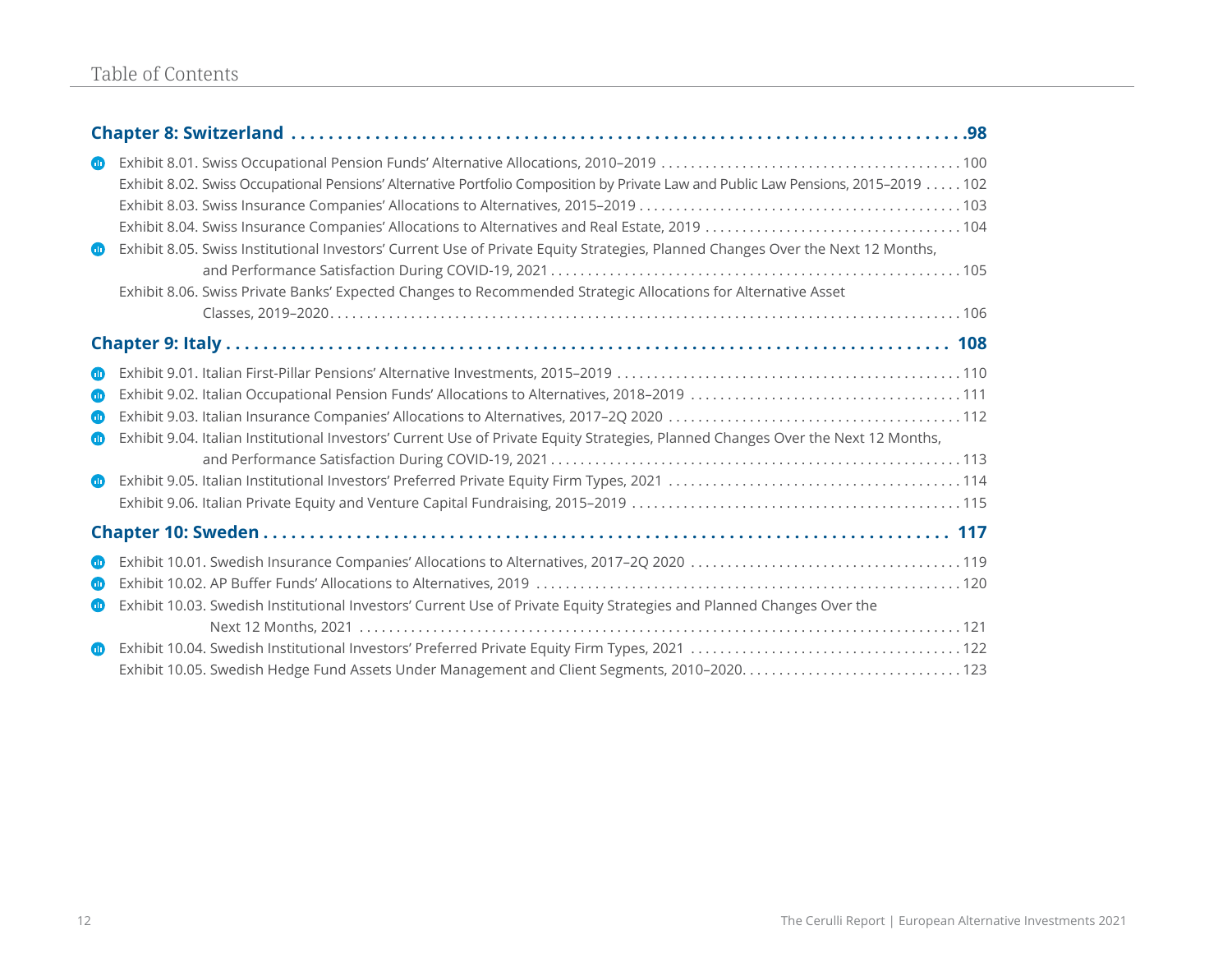|                | Exhibit A.01. Institutional Investors: Use of Investment Consultants for Selected Services When Investing in Alternatives, 2021 124 |  |
|----------------|-------------------------------------------------------------------------------------------------------------------------------------|--|
|                |                                                                                                                                     |  |
| $\mathbf{m}$   |                                                                                                                                     |  |
| $\mathbf{m}$   |                                                                                                                                     |  |
|                | Exhibit A.05. Swedish Private Equity General Partners' Fundraising by Client Type and Region, 2007-2019 128                         |  |
| $\blacksquare$ | Exhibit A.06. Institutional Investors: Use of Private Equity Strategies and Planned Changes in Allocation Over the                  |  |
|                |                                                                                                                                     |  |
| $\blacksquare$ | Exhibit A.07. Institutional Investors: Performance of Selected Criteria During the Covid-19 Pandemic in Relation to                 |  |
|                |                                                                                                                                     |  |
| $\blacksquare$ |                                                                                                                                     |  |
| $\blacksquare$ |                                                                                                                                     |  |
|                |                                                                                                                                     |  |